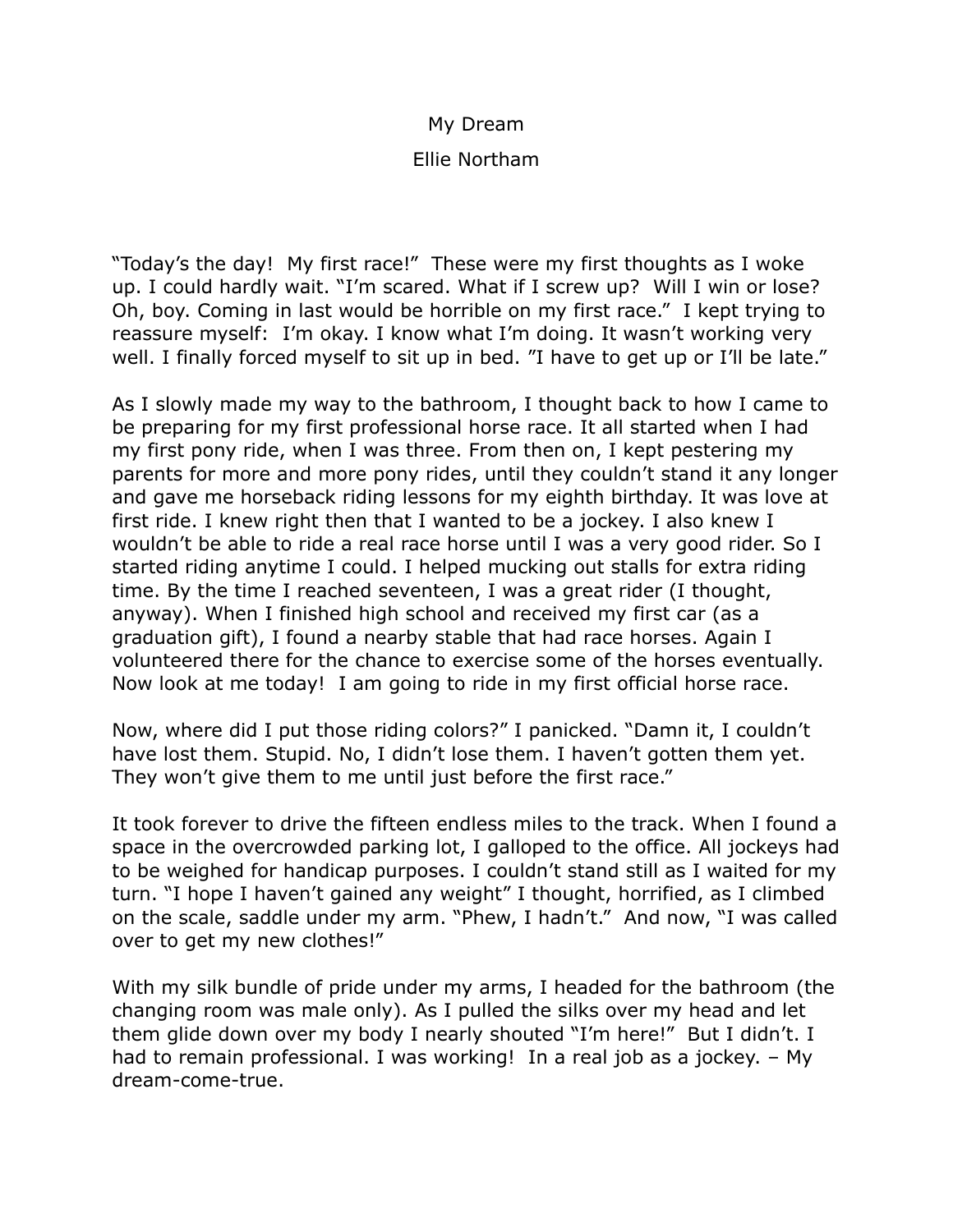"Mount up!" came the call. As I entered the horse barn, I inhaled the fantastic aroma of horses. "Oh, no," I panicked. "I can't do this. What if I fail? What if I make a fool of myself? I'll be failing for all the other women who want to be jockeys. No one will want to hire a woman ever again," I thought. "Calm down. You can do it. This is what you are meant to be doing. You're good with horses. You love horses and they like you and trust you. You'll do okay."

I sprinted over to my horse, a beautiful bay mare named Rose of beauty. As I waited for my leg up, I kept thinking "I can't believe I'm, actually here, riding a real race horse in my first real race!" Once I was mounted, it wasn't long before we started the long walk down the excited-crowd-lined path and out to the starting gate, where Rose was a perfect lady and went right in. I was a bundle of nerves, thinking "I'm so excited I hope I don't make Rose nervous." But she was a professional, having run in four races already, so she wasn't in the least bit nervous.

The gate came up and "they're off!" came over the loudspeaker. Rose broke perfectly from lane four (my lucky number, I realized later) and broke to the rail, ending up in fifth place. She was running perfectly. The wind was rushing by me a mile a minute. The deafening noise of thundering hooves and snorting horses blocked out the excitement of the cheering crowd and the harassing taunts aimed at the newcomer by the jockeys. I was one with her. We were a team! I was in my first race. Then things started happening so fast that I barely had time to think.

"That a girl, Rose," I screamed. We pulled up one place by the quarter mile and were running strong. Swerving out into the middle of the track, we flew past another horse without looking back. "Three more to get past" I thought, and urged Rose even faster. We were flying over track and gaining on the third place horse which we easily passed. "Two left", I shouted. Back to the rail, and we caught a glimpse of the second place horse right next to us. "Come on, Rose" I yelled. With another burst of energy, Rose surged forward again. Seconds later -or was it hours- we broke out into the open. Nothing ahead of us now, except the finish line which was drawing ever nearer, very quickly. We flew over the finish line, in full stride, four lengths ahead of the next horse.

"We won, we won" I shouted, as we slowed down. I leaned over and gave Rose a hug. We did a slow turn back toward the excited, cheering crown and the finish line. "I can't believe it. I won my first race. I won for all women. We can do it! The owners and trainers and track officials gathered in the